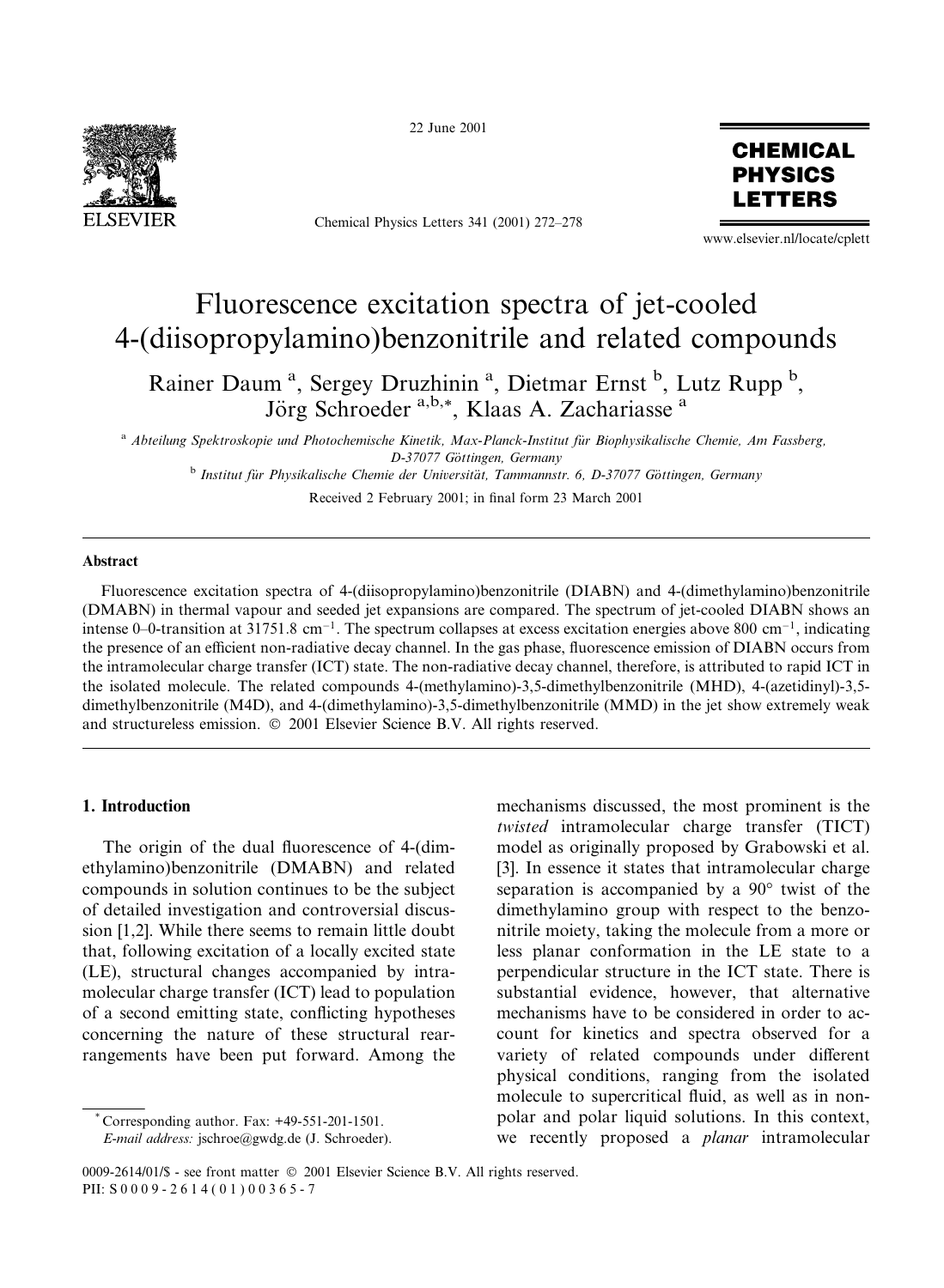charge transfer (PICT) model [2,4-6] which assumes an essentially planar conformation of the ICT state, whereas the LE state retains at least part of the pyramidal structure of the dimethylamino group present in the electronic ground state. In this PICT-model, the energy gap  $\Delta E(S_1, S_2)$ between the two lowest excited singlet states is of crucial importance for the dynamics of ICT state formation. Its magnitude can be controlled either externally by varying solvent polarity or internally by appropriately modifying the molecular structure of the aminobenzonitriles. Systematic investigations of structural and solvent effects on ICT have therefore been made to elucidate the detailed mechanism of formation and the molecular nature of the emitting ICT state  $[1-6]$ .

Recently, dual fluorescence of the DMABN derivative 4-(diisopropylamino)benzonitrile (DI-ABN) in alkane solvents was reported and shown to be associated with fast ICT [6], while it is wellknown that DMABN itself does not exhibit dual fluorescence in such non-polar solvents. This observation lends strong support to the PICT model, as fast ICT in DIABN is favoured by the comparatively small intrinsic energy gap  $\Delta E(S_1, S_2)$ . Moreover, the bulkiness of the isopropyl substituents in DIABN reduces the pyramidality of the amino nitrogen [6] and should retard any twisting motion of the amino group. ICT with DMABN in a non-polar environment is prevented by a much larger  $\Delta E(S_1, S_2)$  gap than that present in DIABN.

Under collision-free conditions in a supersonic jet expansion, isolated DMABN appears to emit only from the LE state [7–9] with a lifetime around 5 ns independent of excitation energy in the energy range up to about 900  $cm^{-1}$  above the 0-0-transition [8,10]. In this region, the laser induced fluorescence (LIF) excitation spectrum shows no indications for electronic coupling between the emitting  $LE(S_1)$  and the higher lying  $S_2$  state. Based on results of a careful investigation of rotational contours of some prominent vibronic transitions in DMABN [11], however, it has been argued recently that already at low excess energy  $E = hv_{\text{exc}} - E_0^0$  ( $v_{\text{exc}}$  is the frequency of the exciting laser pulse and  $E_0^0$  the energy of the 0–0-transition) there is evidence for substantial coupling between electronic states. For smaller  $\Delta E(S_1, S_2)$  energy

gaps such as in DIABN, one would expect that even stronger perturbations indicative of enhanced  $S_1-S_2$  coupling appear in the LIF excitation spectrum at sufficiently high excess energy. Such effects were inferred, e.g., for jet-cooled isolated 4pyrrolidinobenzonitrile from the change of shape of the fluorescence emission spectrum upon excitation at  $773.1$  cm<sup>-1</sup> excess energy [12] and the methyl esters of 4-(pyrrolidinyl)benzoic acid (P5ME) and 4-(dimethylamino)benzoic acid based on the appearance of an underlying continuum component in the spectrum and characteristic changes in the rotational contour with increasing excitation energy  $[12,13]$ . The purpose of the present study is the comparison of LIF excitation spectra of jet-cooled DMABN derivatives having different  $\Delta E(S_1, S_2)$  energy gaps. In addition to DIABN and DMABN we investigated jet expansions of 4-methylamino-3,5-dimethylbenzonitrile  $(MHD)$ , 4-(azetidinyl)-3,5-dimethyl-benzonitrile  $(M4D)$ , and 4-(dimethylamino)-3,5-dimethylbenzonitrile (MMD). The structures of the compounds investigated in this study are given below.



#### 2. Experimental

Details of our experimental setup have been described elsewhere [14,15]. We therefore only summarize the main features. The jet apparatus consists of a vacuum chamber evacuated by a diffusion pump (Edwards Diffstak 250/2000M) backed by a rotary pump (Edwards E2M40). The samples were heated to  $90-150$ °C, entrained in 1.5–10 bar helium and expanded into the vacuum using a General Valve Series 9 pulsed nozzle. The nozzle orifice had a diameter of 100 µm.

For measuring fluorescence excitation spectra, the jet beam is crossed at right angles by a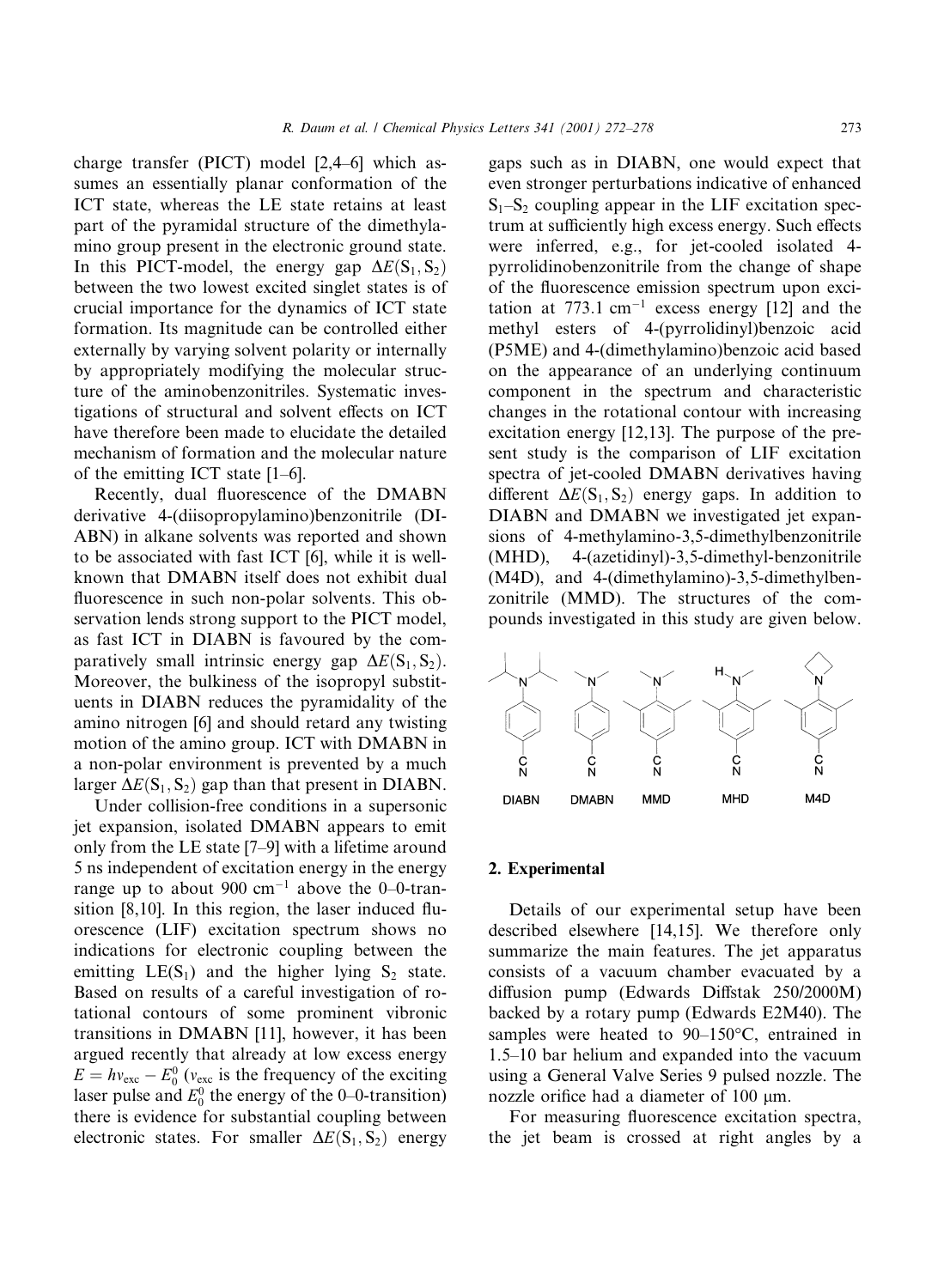perpendicularly polarized laser beam. The laser system consists of a dye-laser (Lambda Physik Scanmate II,  $0.15$  cm<sup>-1</sup> resolution) pumped by a Nd:YAG laser (Quantel Brilliant ω) at a 10 Hz repetition rate. The dye laser beam was frequency doubled in a KDP crystal to generate excitation wavelengths in the range from 268 to 325 nm. The broadband fluorescence was collected perpendicularly to the plane spanned by laser beam and jet expansion and focused by a collimating f/1 lens system onto a microchannel plate photomultiplier (MCP-PMT, Hamamatsu R3809U). The resulting signal was accumulated in a home-made boxcar integrator, digitized and stored in a computer.

Vapour phase absorption and fluorescence spectra were measured employing a Cary 500 Scan spectrophotometer and an ISA-SPEX Fluorolog 3-22 fluorometer, respectively. The samples were contained in a sealed quartz cuvette of 1 cm path length. Care was taken to maintain the optical windows at a higher temperature than the sample reservoir of the cell. Temperatures were controlled by a JUMO Dicon 1000 Universal Profile Controller. The vapour pressure of the compounds was adjusted by varying the temperature of the reservoir.

#### 3. Results and discussion

## 3.1. DMABN and DIABN

In order to obtain for the class of compounds investigated here a relative standard for our specific experimental set-up, the fluorescence excitation spectrum of jet-cooled DMABN was measured, see Fig. 1, resulting in a spectrum similar to those already published in the literature [7-9,13,16,17]. The weak 0-0-transition was found at  $E_0^0 = 32246.5$  cm<sup>-1</sup>, in excellent agreement with the value given by Salgado et al. [11]. As in dimethylaniline, the low frequency part  $(0-250 \text{ cm}^{-1})$  of the LIF excitation spectrum is dominated by transitions arising from torsion of the methyl rotors of the dimethylamino substituent [18]. Though there still may remain some uncertainty regarding the detailed assignment and the coupling with the amino inversion mode



Fig. 1. LIF excitation spectrum of jet-cooled isolated DMABN. Pulsed helium expansion at 9 bar stagnation pressure, sample temperature 150°C. The four main band systems of the frequency range are indicated at their most prominent transition,  $X = 137$  cm<sup>-1</sup>.

 $[16, 19, 20]$ , following the arguments put forward in the case of dimethylaniline [18] it seems very reasonable to assume that the weak 0–0-transition observed for DMABN is caused by a substantial change of the equilibrium torsion angle of the methyl rotors between the ground and the locally excited state. The low frequency pattern then repeats itself in combination transitions with 365. 498, and 783  $cm^{-1}$  that are assigned to (benzenelike notation [21]) modes 6a (in-plane ring deformation), 12 (in-plane ring stretch), and 1 (in-plane ring breathing), respectively [19].

Jet-cooled DIABN likewise exhibits a well-defined structured LIF excitation spectrum as shown in Fig. 2. From a comparison of the fluorescence



Fig. 2. LIF excitation spectrum of jet-cooled isolated DIABN. Pulsed helium expansion at 5 bar stagnation pressure, sample temperature 100°C. The main band systems are labelled and two low frequency progressions are identified.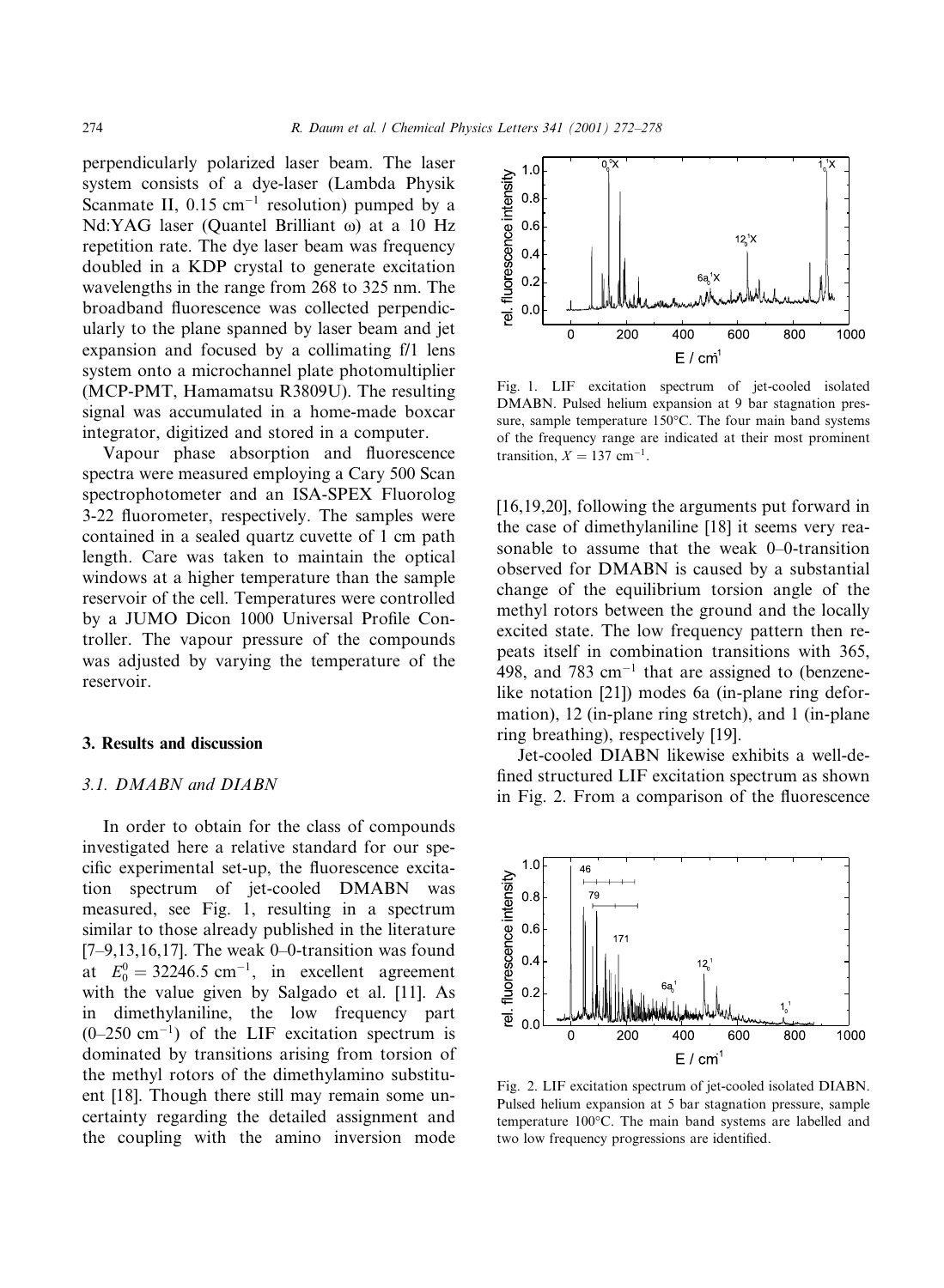intensities of corresponding spectral lines of DIABN and DMABN, a relative fluorescence quantum yield of about  $10^{-2}$  is estimated for DIABN with respect to that of DMABN, assuming similar values for the absorbance of DMABN and DIABN under our experimental conditions. The lowest energy line in the DIABN spectrum was found to have the largest intensity, similar to LIF excitation spectra reported for 4-(diethylamino) benzonitrile [22], 4-(pyrrolidino) benzonitrile (P5C), and 4-(pyrrolidino)benzoic acid methyl ester [13], which indicates that only little structural change takes place in DIABN upon 0–0-excitation to the LE state. Equivalently, a strong 0–0-transition is found for  $N$ ,  $N$ -diethylaniline, supporting the assumption that methyl rotor torsion is responsible for the low frequency part of the LIF spectrum [18]. Line positions are given with respect to the origin at  $31751.8$  cm<sup>-1</sup>. The red shift of the 0–0-transition by 495 cm<sup>-1</sup> compared to that of DMABN is also reflected in a corresponding red shift of the vapour phase absorption spectra between DMABN and DIABN as illustrated in Fig. 3.

Due to the presence of the two isopropyl groups, the LIF spectrum of DIABN is very crowded already at small excess energy and contains a number of intense lines indicating efficient excitation of the multitude of twisting modes present in this molecule. Two progressions may be identified, one with a 46  $cm^{-1}$  mode that can be



Fig. 3. Vapour phase absorption and fluorescence spectra excited at 280 nm of DMABN (dotted line: absorption at 150°C and fluorescence at 90°C) and DIABN (full line; absorption at 100°C and fluorescence at 90°C).

followed up to  $v = 5$  at 230 cm<sup>-1</sup>, and another one with 79 cm<sup>-1</sup> up to  $v = 3$  at 238 cm<sup>-1</sup>. There appear to be also a number of low frequency combination bands that are not further specified here. Similar to DMABN, the complex low frequency pattern reappears in combination with higher frequency modes at 171, 344, and 479 cm<sup>-1</sup>. The latter two may again be assigned to modes 6a and 12 as in the case of DMABN.

Another striking difference between the LIF spectra of DMABN and DIABN is the complete absence of intense combination bands with mode 1. Only the weak origin of this band system is visible at 764  $\text{cm}^{-1}$ . The benzene-like modes 6a, 12, and 1 are shifted to lower frequencies by about 20  $\text{cm}^{-1}$ with respect to their positions in the LIF spectrum of DMABN, an effect that is in line with an equivalent shift between the spectra of ABN and DMABN [19]. As far as can be judged considering this congested spectrum, there appears to be very little background, indicating the absence of strong electronic coupling for energies  $E \le 600$  cm<sup>-1</sup>. A similar conclusion has been drawn for DMABN and P5C [13]. This lack of strong coupling is also born out by the widths of the rotational contours which are close to  $1.3 \text{ cm}^{-1}$ . At higher excess energy, the intensity rapidly drops to very low values, with a corresponding significant increase in linewidth. Both observations suggest that an efficient non-radiative decay channel becomes accessible to the LE state in this energy range. In view of the large efficiency of the ICT reaction of DIABN in alkane solvents [6], we assign this non-radiative decay to the channel leading eventually to the ICT state in solution.

Strong additional evidence to support this hypothesis may be obtained from a comparison of the fluorescence emission spectra of DMABN and DIABN. In *n*-hexane solution [6], the Stokes shift between the absorption and fluorescence emission spectrum of DMABN is about  $6500 \text{ cm}^{-1}$ , and, in this case, emission only takes place from the LE state. In contrast, the Stokes shift for DIABN is close to 8000 cm<sup>-1</sup>, and most of the emission is from the ICT state with a small contribution from the LE state which is visible as a small shoulder at the blue side of the main fluorescence band at about 29500 cm<sup>-1</sup>. The corresponding spectra in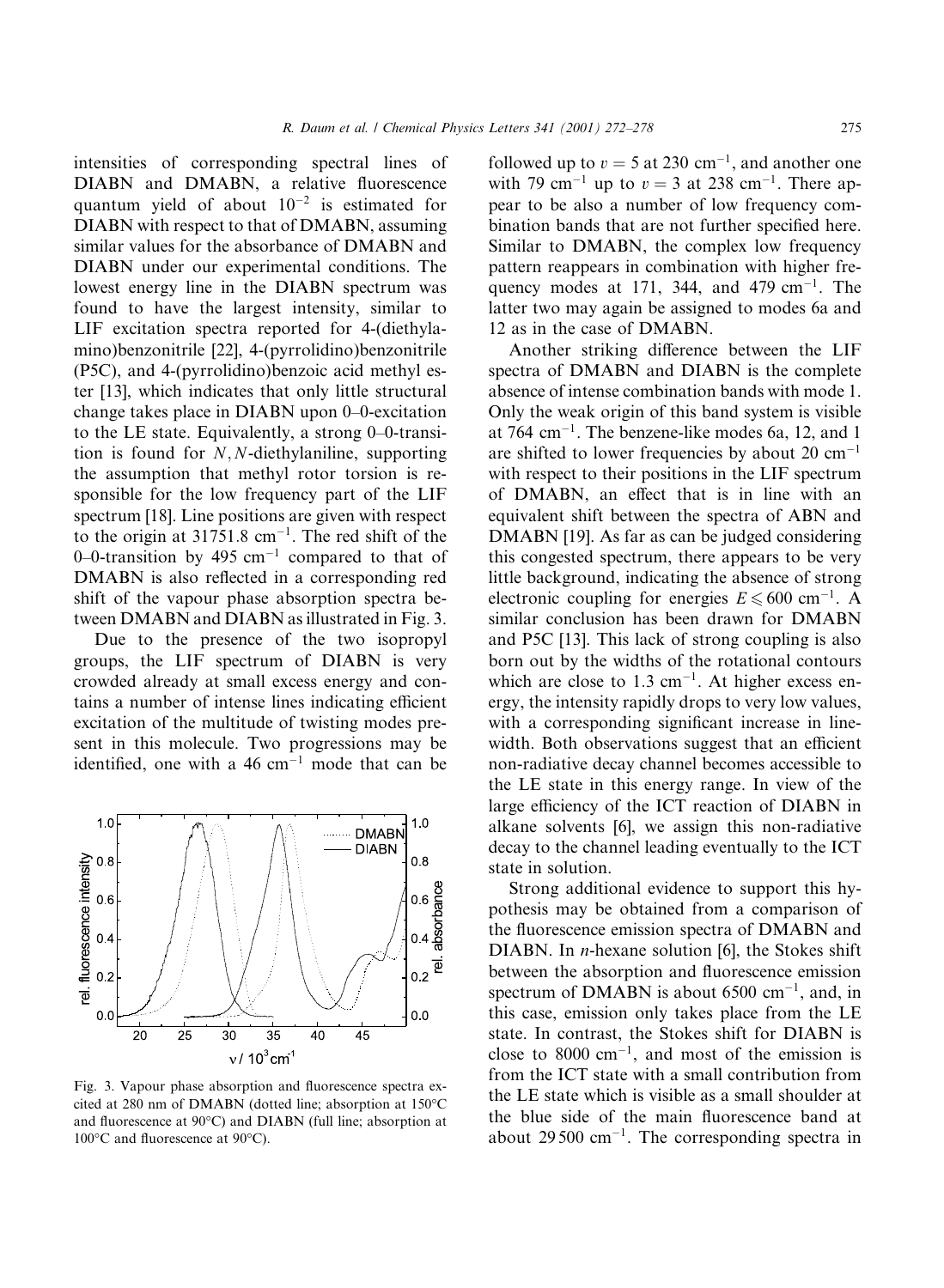the vapour phase are shown in Fig. 3. For DMABN, the maximum of the absorption spectrum is shifted 1000  $cm^{-1}$  to the blue, while that of the LE fluorescence spectrum changes to a much smaller extent. In the case of DIABN, both the absorption and the fluorescence emission band maximum roughly shift  $1000 \text{ cm}^{-1}$  to the blue, maintaining the same Stokes shift as in non-polar solution. The fluorescence peaks at about  $26500$  cm<sup>-1</sup>, which still is 3000 cm<sup>-1</sup> to the red of the LE band in  $n$ -hexane solution, clearly indicating that also in the vapour phase the fluorescence of DIABN predominantly originates from the ICT state, whose emission band now completely obliterates the weak shoulder of the LE state emission.

#### 3.2. MMD, M4D and MHD

Having taken LIF excitation spectra of DMABN and DIABN, we prepared corresponding expansions with MMD, M4D and MHD. The wavelength range 30 nm up and downward from the maximum of the respective bulk vapour phase absorption was scanned carefully. With MMD we obtained a very weak and broad LIF excitation band as described previously by two other groups [17,23]. The intensity of the fluorescence was about a factor of 10<sup>3</sup> weaker than for DMABN and close to our detection limit. In the case of M4D the light intensity at the detector was even an order of magnitude less than that found with MMD and we were hence not able to identify an LIF excitation band. MHD gave signals similar in intensity to those obtained from MMD. Fig. 4 shows a combination of four spectral scans of the emission from a jet seeded with MHD (sample temperature  $150^{\circ}$ C) corrected for pump laser intensity. The structure at short excitation wavelengths is due to etalon effects at wavelengths below 280 nm resulting from blocking filters. The signal-to-noise ratio is very poor, a result of the very low fluorescence intensity, similar to that observed in the case of MMD. The spectral shape and position of the broad excitation band of MHD may still be contaminated by stray light, with an intensity that varies with laser output power during the spectral scan. Therefore, we are reluctant to identify the



Fig. 4. Emission spectrum normalized to laser power variation obtained from an MHD-seeded helium jet (7 bar stagnation pressure; 120°C sample temperature). Uncorrected data.

emission band as the pure LIF excitation spectrum of MHD, also because its maximum at 284 nm is red-shifted by about 20 nm with respect to its vapour phase absorption spectrum. From the extremely weak fluorescence observed for MMD, M4D and MHD under jet-conditions, one may conclude that  $S_1-S_2$  coupling is extensive in these molecules, as to be expected on the basis of the close proximity of the two electronic states.

#### 3.3. Rotational contour analysis with DMABN

At first glance, the spectrum of DMABN in Fig. 1 is an example of a relatively unperturbed LE-excitation spectrum at low excess energies above  $E_0^0$ . However, results to the contrary were obtained by Salgado et al. when they carried out a rotational contour analysis of several of the vibronic transitions in the spectrum over the excess energy range of  $76-1158$  cm<sup>-1</sup> [11]. By fitting the experimental contours of their spectral lines and using calculated rotational constants, a rotational temperature of the ensemble of 5 K and the spec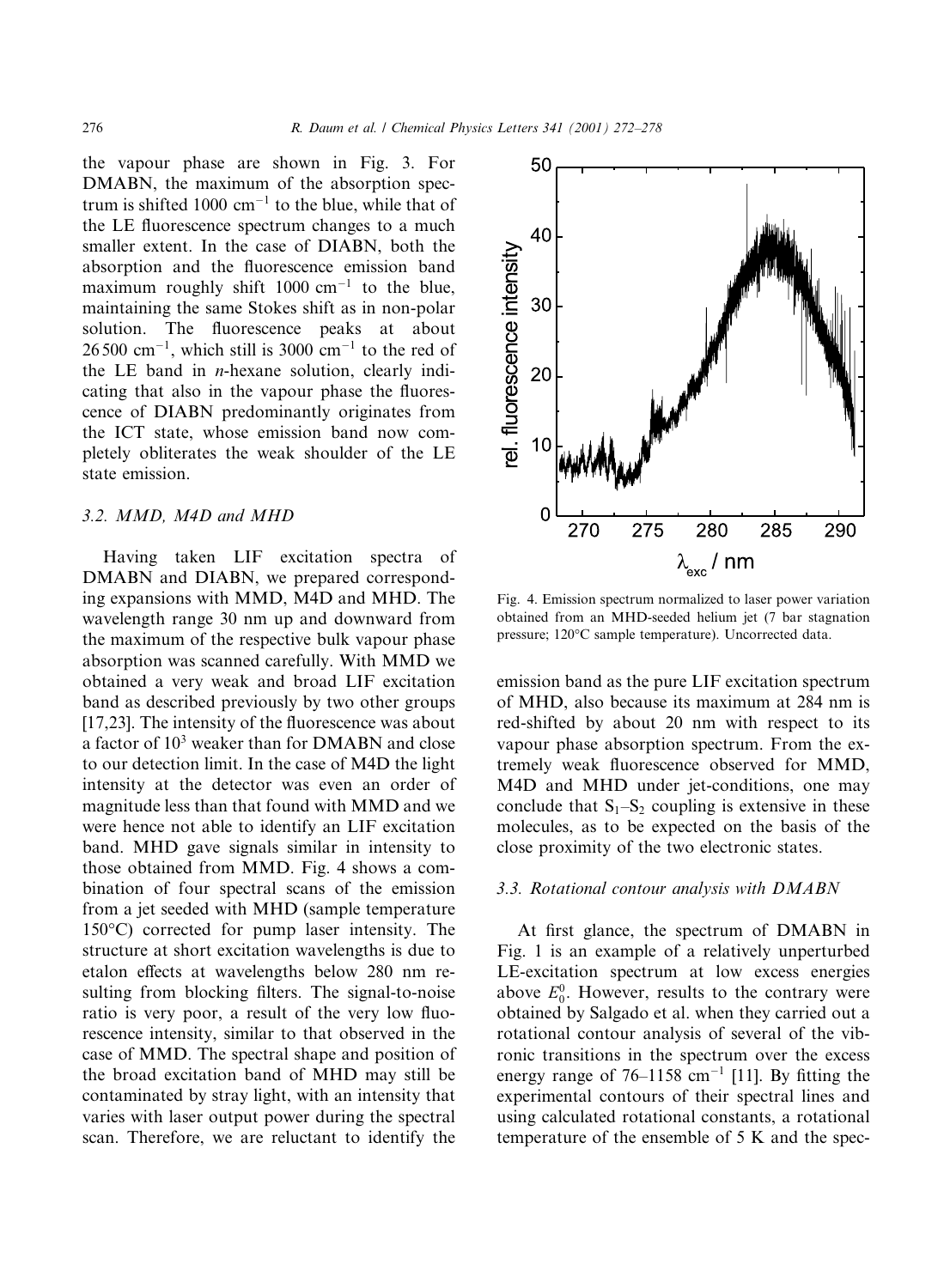tral resolution of their apparatus, they arrived at surprisingly large homogeneous rotational line widths in the range between 0.3 and 3.5  $cm^{-1}$ . These widths were interpreted as an indication for a fast intramolecular non-radiative process on a picosecond timescale  $(1.5-24 \text{ ps})$  starting from the Franck–Condon (FC) state, i.e., preceding fluorescence emission. According to this view, the LE state of DMABN is not the primarily emitting state under jet conditions. In support of this interpretation, indications of corresponding exponential rise components in the fluorescence emission traces of jet-cooled DMABN measured by time correlated single photon counting [8] were reported to be present in the original data [11].

Considering the low rotational temperature of 5 K, the large spectral widths of the rotational contours observed for DMABN were puzzling [11]. The measured half-widths as taken from the published spectra gradually increase from 2.6 up to 4.2 cm<sup>-1</sup> for transitions at 76 and 916 cm<sup>-1</sup>, respectively. A width of  $3.4 \text{ cm}^{-1}$  was observed for the transition at 136 cm<sup>-1</sup>, with a contour identified as C-type. This transition is somewhat broader than expected from the general trend, signalling a short lifetime of 6.5 ps for the excited vibronic state. The line was assigned to an out-of-plane transition leading to a twisted geometry of the excited state. In contrast, a B-type rotational contour for this transition having a width of around  $2 \text{ cm}^{-1}$  may be estimated from the published spectra  $[12, 13]$ .

In view of this discrepancy we took a closer look at some of the most prominent transitions of DMABN measured with our experimental setup (Fig. 1). Under optimal cooling conditions for isolated medium size molecules such as trans-stilbene, 1,4-diphenyl-(1,3)-butadiene, 4-dimethylamino-4'-cyanostilbene, azulene, phenylindene, and others (no dimers or higher oligomers detectable) we have consistently found rotational temperatures of about  $8-10$  K [14,15] so we would not expect this temperature to be significantly lower in our present jet expansion seeded with DMABN. All rotational contours we observe agree in shape with those published by Salgado et al. [11], except for the contour of the transition at 136 cm<sup>-1</sup>. For the latter transition we find, in agreement with [12,13], a rotational contour indicating a B-type transition, see Fig. 5. In addition, the widths of the rotational contours of the low-energy transitions in our measurements are significantly smaller than those of Salgado et al., as illustrated in Fig. 5. Applying a rotational contour analysis to estimate the underlying homogeneous line-widths of the rovibronic transition yields Lorentzian widths



Fig. 5. Rotational contours of vibronic transitions of jet-cooled DMABN at: (a) 76 cm<sup>-1</sup>; (b) 137 cm<sup>-1</sup>.